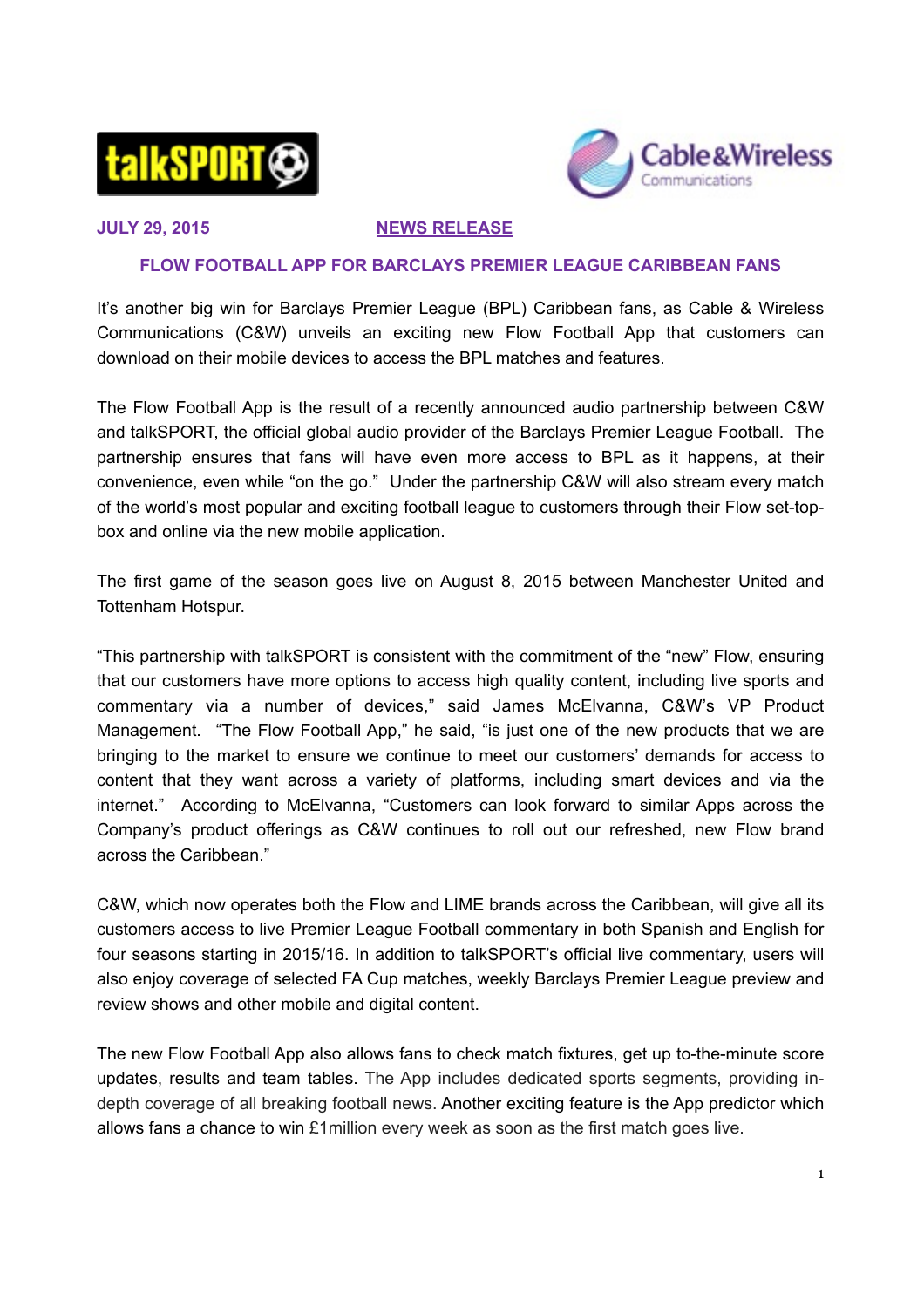"With access to all 380 games, there will be no better place for fans than with Flow to keep up with all the action especially when on the go," the VP Products also said.

#### **About Cable & Wireless Communications:**

Cable & Wireless Communications Plc (CWC) is a full service communications and entertainment provider, operating in the Caribbean and Latin America. With annual sales of over \$2.4 billion, it operates both mobile and fixed networks, supported by submarine and terrestrial optical fibre backhaul capacity. Through the acquisition of Columbus International Inc. on 31 March 2015, CWC now delivers superior high-speed mobile data, broadband and TV/video services. It has leading market positions in Mobile, Fixed Line, Broadband and TV consumer offers.

Through its business division, CWC provides data centre hosting, domestic and international managed network services, and customised IT service solutions, utilising cloud technology to serve business and government customers.

The company also operates a state-of-the-art subsea fibre optic cable network that spans more than 42,000 km – the most extensive in the region – as well as 38,000 km of terrestrial fibre providing wholesale and carrier backhaul capacity.

CWC has more than 7,500 employees serving over 6 million customers (Mobile 3.8m; Fixed Line 1.1m ; TV 430k and Broadband 650k ) as well as over 125k corporate clients across 42 countries. The Company's leading brands include; LIME and Flow in the Caribbean; BTC in The Bahamas; Mas Movil in Panama; C&W Business and C&W Networks. CWC is the market leader in most products offered and territories served. It is a major contributor to local communities through its corporate social responsibility programmes.

Cable & Wireless Communications' shares are quoted on the London Stock Exchange under the ticker CWC. The company is headquartered in [London with its operational hub located in Miami, within close proximity to the Caribbean and Latin America. For more information visit: http://](http://www.cwc.com) www.cwc.com

### **About talkSPORT**

talkSPORT is the world's biggest sports radio station and Global Audio Partner of the Barclays Premier League. The station has an exclusive package of global audio rights outside the UK until 2019, offering commentary on all 380 Barclays Premier League games in multiple languages. The station is also an official broadcaster of the FA Cup, England football internationals and the Capital One Cup.

For further information please visit [www.talkSPORT.com/press](http://www.talkSPORT.com/press).